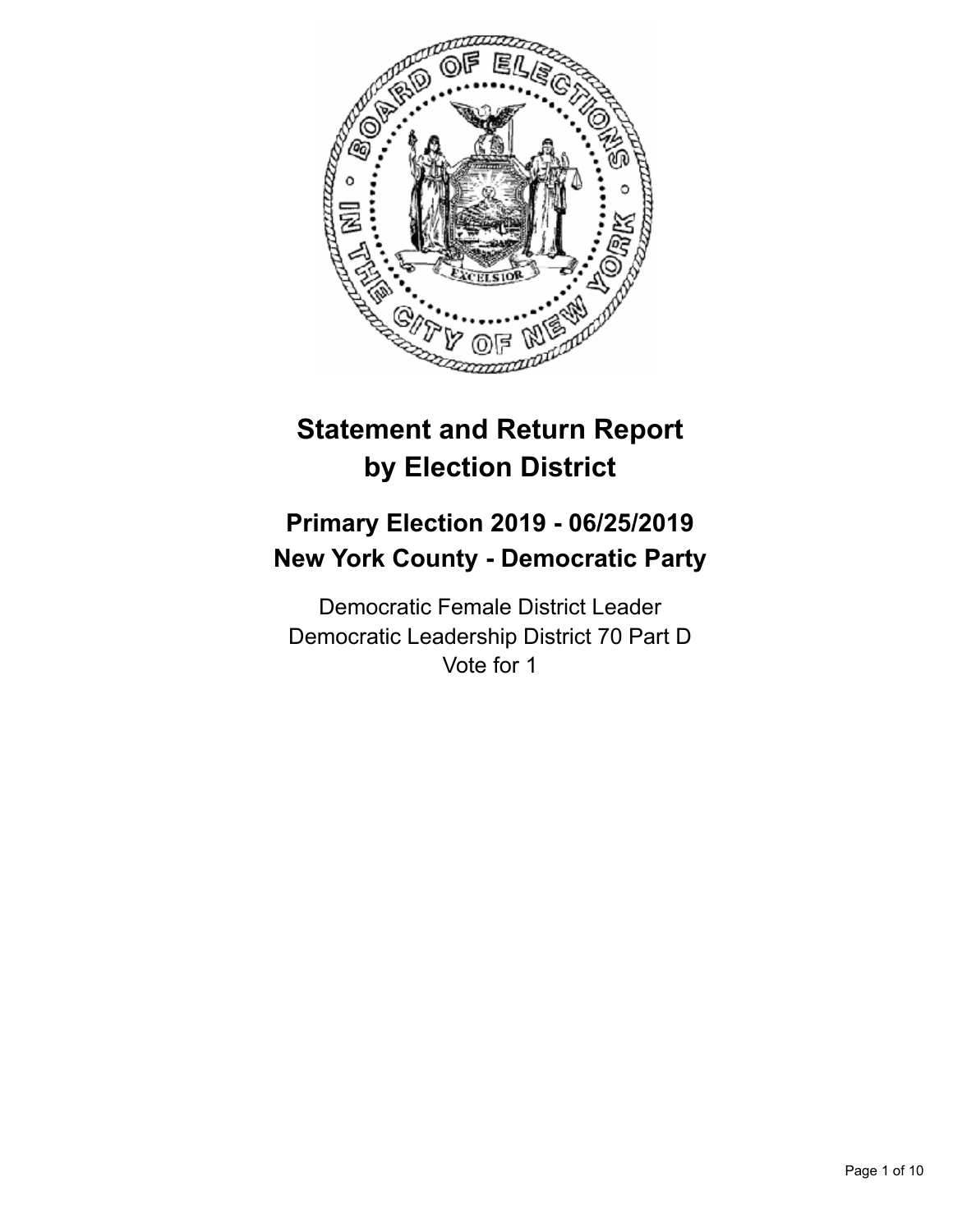

| PUBLIC COUNTER                                           | 2        |
|----------------------------------------------------------|----------|
| <b>MANUALLY COUNTED EMERGENCY</b>                        | 0        |
| ABSENTEE / MILITARY                                      | 0        |
| <b>AFFIDAVIT</b>                                         | $\Omega$ |
| <b>Total Ballots</b>                                     | 2        |
| Less - Inapplicable Federal/Special Presidential Ballots | 0        |
| <b>Total Applicable Ballots</b>                          | 2        |
| ALICIA BARKSDALE                                         |          |
| NORMA CAMPUSANO                                          |          |
| <b>GRICEL ORTIZ-THOMPSON</b>                             | 0        |
| <b>Total Votes</b>                                       | 2        |

## **065/70**

| PUBLIC COUNTER                                           | 52             |
|----------------------------------------------------------|----------------|
| <b>MANUALLY COUNTED EMERGENCY</b>                        | 0              |
| <b>ABSENTEE / MILITARY</b>                               | $\overline{2}$ |
| AFFIDAVIT                                                |                |
| <b>Total Ballots</b>                                     | 55             |
| Less - Inapplicable Federal/Special Presidential Ballots | $\Omega$       |
| <b>Total Applicable Ballots</b>                          | 55             |
| <b>ALICIA BARKSDALE</b>                                  | 15             |
| NORMA CAMPUSANO                                          | 10             |
| <b>GRICEL ORTIZ-THOMPSON</b>                             | 27             |
| <b>Total Votes</b>                                       | 52             |
| Unrecorded                                               | 3              |
|                                                          |                |

| PUBLIC COUNTER                                           | 9              |
|----------------------------------------------------------|----------------|
| <b>MANUALLY COUNTED EMERGENCY</b>                        | $\Omega$       |
| ABSENTEE / MILITARY                                      | 0              |
| AFFIDAVIT                                                | 0              |
| <b>Total Ballots</b>                                     | 9              |
| Less - Inapplicable Federal/Special Presidential Ballots | 0              |
| <b>Total Applicable Ballots</b>                          | 9              |
| ALICIA BARKSDALE                                         | $\Omega$       |
| NORMA CAMPUSANO                                          | $\overline{2}$ |
| <b>GRICEL ORTIZ-THOMPSON</b>                             | 7              |
| <b>Total Votes</b>                                       | 9              |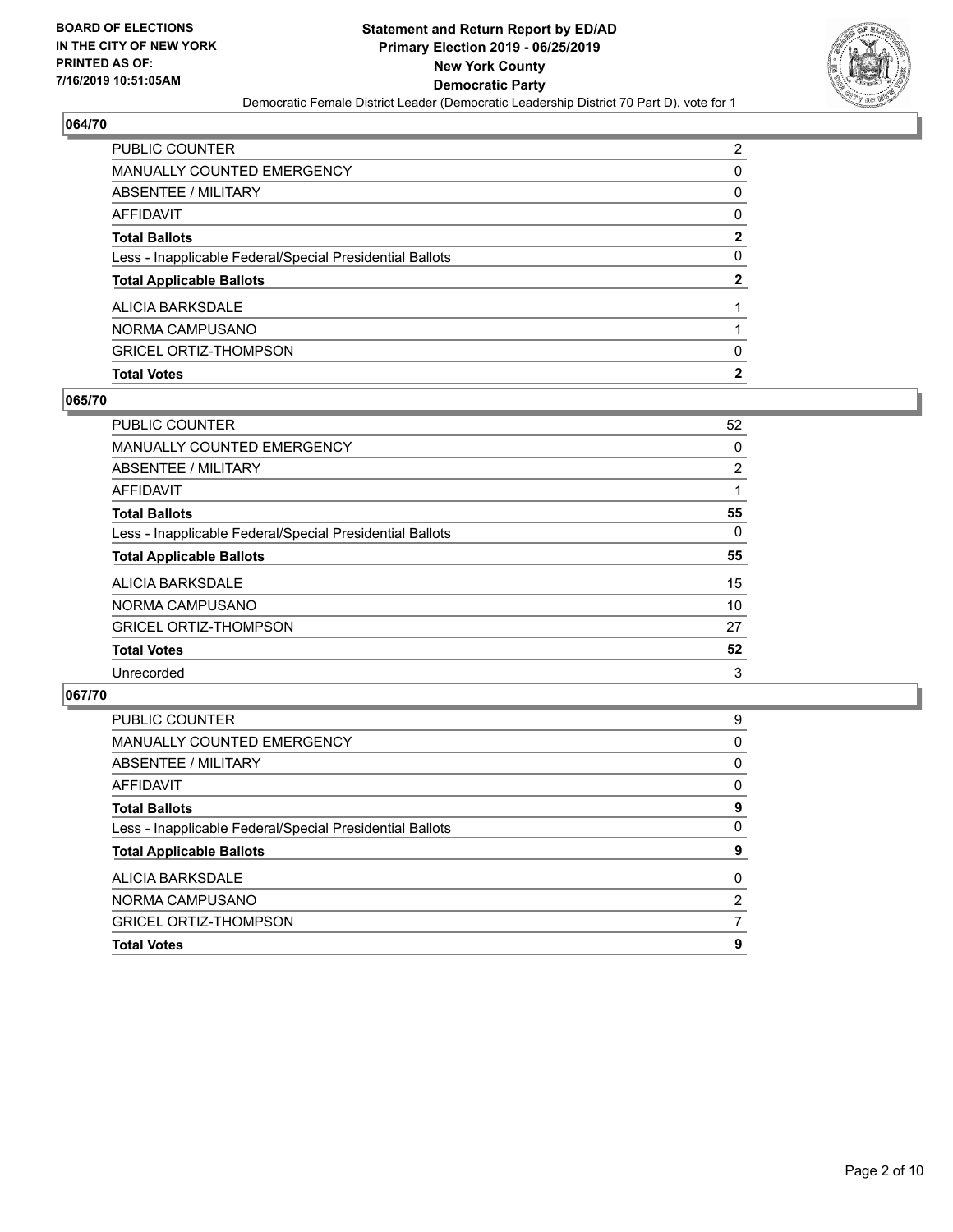

| <b>PUBLIC COUNTER</b>                                    | 28 |
|----------------------------------------------------------|----|
| <b>MANUALLY COUNTED EMERGENCY</b>                        | 0  |
| ABSENTEE / MILITARY                                      | 3  |
| AFFIDAVIT                                                | 0  |
| <b>Total Ballots</b>                                     | 31 |
| Less - Inapplicable Federal/Special Presidential Ballots | 0  |
|                                                          |    |
| <b>Total Applicable Ballots</b>                          | 31 |
| ALICIA BARKSDALE                                         | 5  |
| NORMA CAMPUSANO                                          | 5  |
| <b>GRICEL ORTIZ-THOMPSON</b>                             | 18 |
| <b>Total Votes</b>                                       | 28 |

#### **070/70**

| PUBLIC COUNTER                                           | 15       |
|----------------------------------------------------------|----------|
| <b>MANUALLY COUNTED EMERGENCY</b>                        | 0        |
| ABSENTEE / MILITARY                                      |          |
| AFFIDAVIT                                                | $\Omega$ |
| <b>Total Ballots</b>                                     | 16       |
| Less - Inapplicable Federal/Special Presidential Ballots | $\Omega$ |
| <b>Total Applicable Ballots</b>                          | 16       |
| ALICIA BARKSDALE                                         | 4        |
| NORMA CAMPUSANO                                          | 9        |
| <b>GRICEL ORTIZ-THOMPSON</b>                             | 3        |
| <b>Total Votes</b>                                       | 16       |

| <b>PUBLIC COUNTER</b>                                    | 149 |
|----------------------------------------------------------|-----|
| <b>MANUALLY COUNTED EMERGENCY</b>                        | 0   |
| ABSENTEE / MILITARY                                      | 2   |
| <b>AFFIDAVIT</b>                                         | 1   |
| <b>Total Ballots</b>                                     | 152 |
| Less - Inapplicable Federal/Special Presidential Ballots | 0   |
| <b>Total Applicable Ballots</b>                          | 152 |
| <b>ALICIA BARKSDALE</b>                                  | 47  |
| NORMA CAMPUSANO                                          | 72  |
| <b>GRICEL ORTIZ-THOMPSON</b>                             | 22  |
| JUNE THOMPSON (WRITE-IN)                                 | 1   |
| <b>Total Votes</b>                                       | 142 |
| Unrecorded                                               | 10  |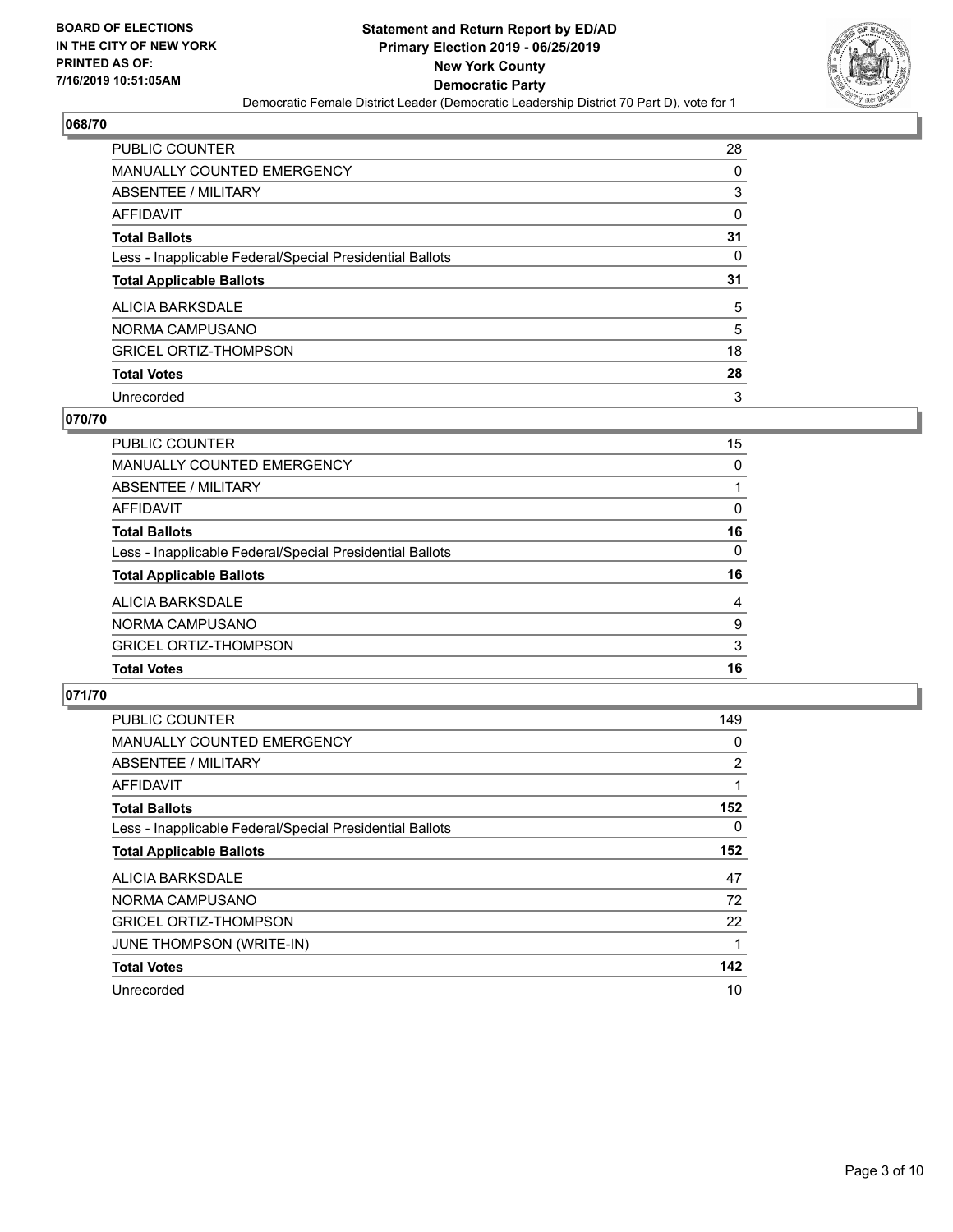

| <b>PUBLIC COUNTER</b>                                    | 113      |
|----------------------------------------------------------|----------|
| <b>MANUALLY COUNTED EMERGENCY</b>                        | $\Omega$ |
| ABSENTEE / MILITARY                                      | 0        |
| AFFIDAVIT                                                |          |
| <b>Total Ballots</b>                                     | 114      |
| Less - Inapplicable Federal/Special Presidential Ballots | 0        |
| <b>Total Applicable Ballots</b>                          | 114      |
| ALICIA BARKSDALE                                         | 55       |
| NORMA CAMPUSANO                                          | 36       |
| <b>GRICEL ORTIZ-THOMPSON</b>                             | 20       |
|                                                          |          |
| <b>Total Votes</b>                                       | 111      |

## **073/70**

| PUBLIC COUNTER                                           | 45 |
|----------------------------------------------------------|----|
| <b>MANUALLY COUNTED EMERGENCY</b>                        | 0  |
| ABSENTEE / MILITARY                                      |    |
| <b>AFFIDAVIT</b>                                         |    |
| <b>Total Ballots</b>                                     | 47 |
| Less - Inapplicable Federal/Special Presidential Ballots | 0  |
| <b>Total Applicable Ballots</b>                          | 47 |
| ALICIA BARKSDALE                                         | 17 |
| NORMA CAMPUSANO                                          | 23 |
| <b>GRICEL ORTIZ-THOMPSON</b>                             | 6  |
| <b>Total Votes</b>                                       | 46 |
| Unrecorded                                               |    |

| <b>PUBLIC COUNTER</b>                                    | 20             |
|----------------------------------------------------------|----------------|
| <b>MANUALLY COUNTED EMERGENCY</b>                        | 0              |
| ABSENTEE / MILITARY                                      | $\overline{2}$ |
| AFFIDAVIT                                                | $\overline{2}$ |
| <b>Total Ballots</b>                                     | 24             |
| Less - Inapplicable Federal/Special Presidential Ballots | 0              |
| <b>Total Applicable Ballots</b>                          | 24             |
| ALICIA BARKSDALE                                         | 3              |
| NORMA CAMPUSANO                                          | 5              |
| <b>GRICEL ORTIZ-THOMPSON</b>                             | 14             |
| PAT LEWIS (WRITE-IN)                                     |                |
| <b>Total Votes</b>                                       | 23             |
| Unrecorded                                               |                |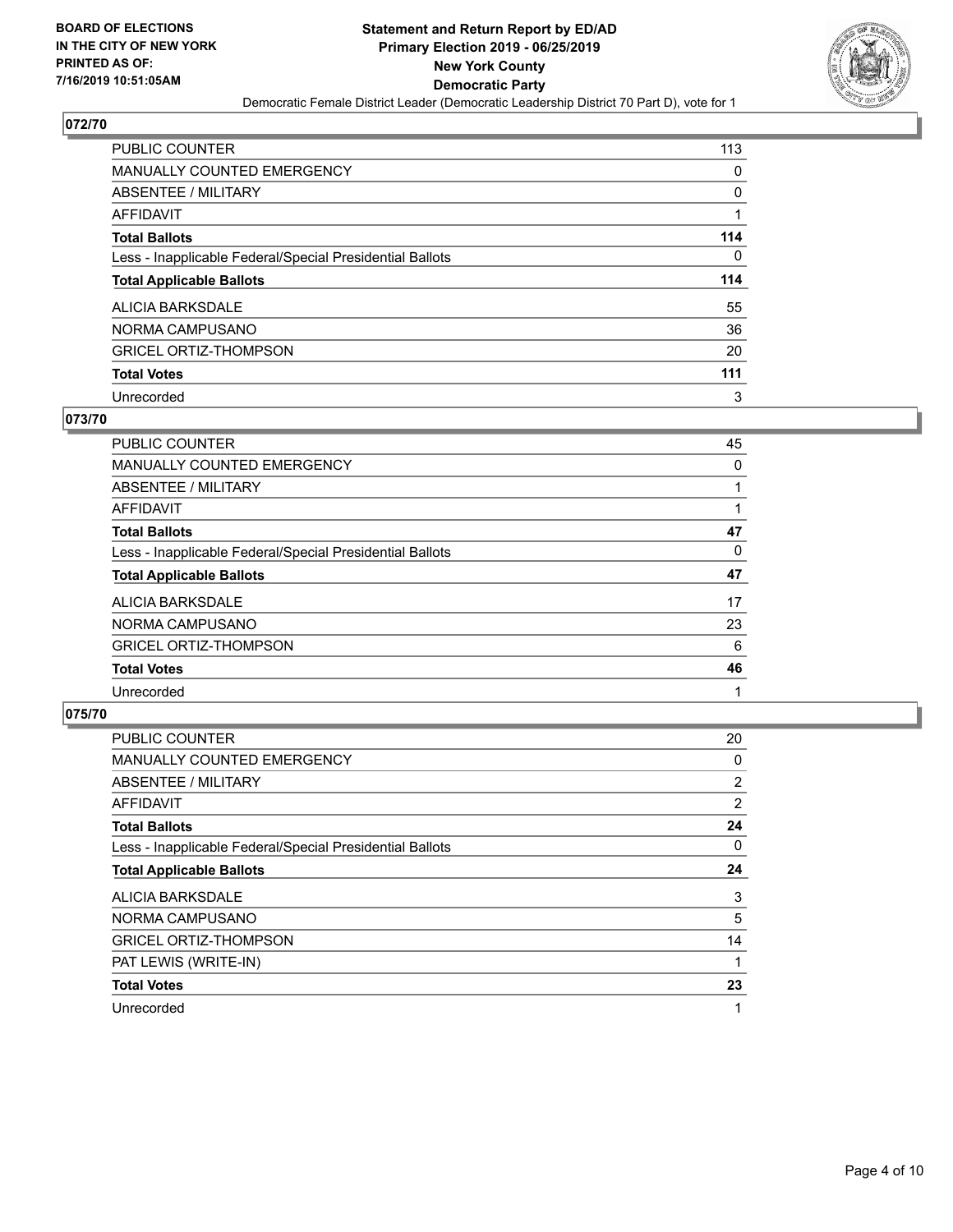

| <b>PUBLIC COUNTER</b>                                    | 94       |
|----------------------------------------------------------|----------|
| <b>MANUALLY COUNTED EMERGENCY</b>                        | 0        |
| ABSENTEE / MILITARY                                      | 10       |
| AFFIDAVIT                                                | 2        |
| <b>Total Ballots</b>                                     | 106      |
| Less - Inapplicable Federal/Special Presidential Ballots | $\Omega$ |
| <b>Total Applicable Ballots</b>                          | 106      |
| ALICIA BARKSDALE                                         | 21       |
| NORMA CAMPUSANO                                          | 35       |
| <b>GRICEL ORTIZ-THOMPSON</b>                             | 44       |
| NAZARENE ROBINSON (WRITE-IN)                             | 1        |
| <b>Total Votes</b>                                       | 101      |
| Unrecorded                                               | 5        |

# **077/70**

| <b>PUBLIC COUNTER</b>                                    | 59 |
|----------------------------------------------------------|----|
| <b>MANUALLY COUNTED EMERGENCY</b>                        | 0  |
| ABSENTEE / MILITARY                                      | 4  |
| AFFIDAVIT                                                |    |
| <b>Total Ballots</b>                                     | 64 |
| Less - Inapplicable Federal/Special Presidential Ballots | 0  |
|                                                          |    |
| <b>Total Applicable Ballots</b>                          | 64 |
| ALICIA BARKSDALE                                         | 18 |
| NORMA CAMPUSANO                                          | 30 |
| <b>GRICEL ORTIZ-THOMPSON</b>                             | 11 |
| <b>Total Votes</b>                                       | 59 |

| <b>PUBLIC COUNTER</b>                                    | 36 |
|----------------------------------------------------------|----|
| <b>MANUALLY COUNTED EMERGENCY</b>                        | 0  |
| ABSENTEE / MILITARY                                      | 0  |
| AFFIDAVIT                                                |    |
| <b>Total Ballots</b>                                     | 37 |
| Less - Inapplicable Federal/Special Presidential Ballots | 0  |
| <b>Total Applicable Ballots</b>                          | 37 |
| ALICIA BARKSDALE                                         | 2  |
| NORMA CAMPUSANO                                          | 16 |
| <b>GRICEL ORTIZ-THOMPSON</b>                             | 14 |
| <b>Total Votes</b>                                       | 32 |
| Unrecorded                                               | 5  |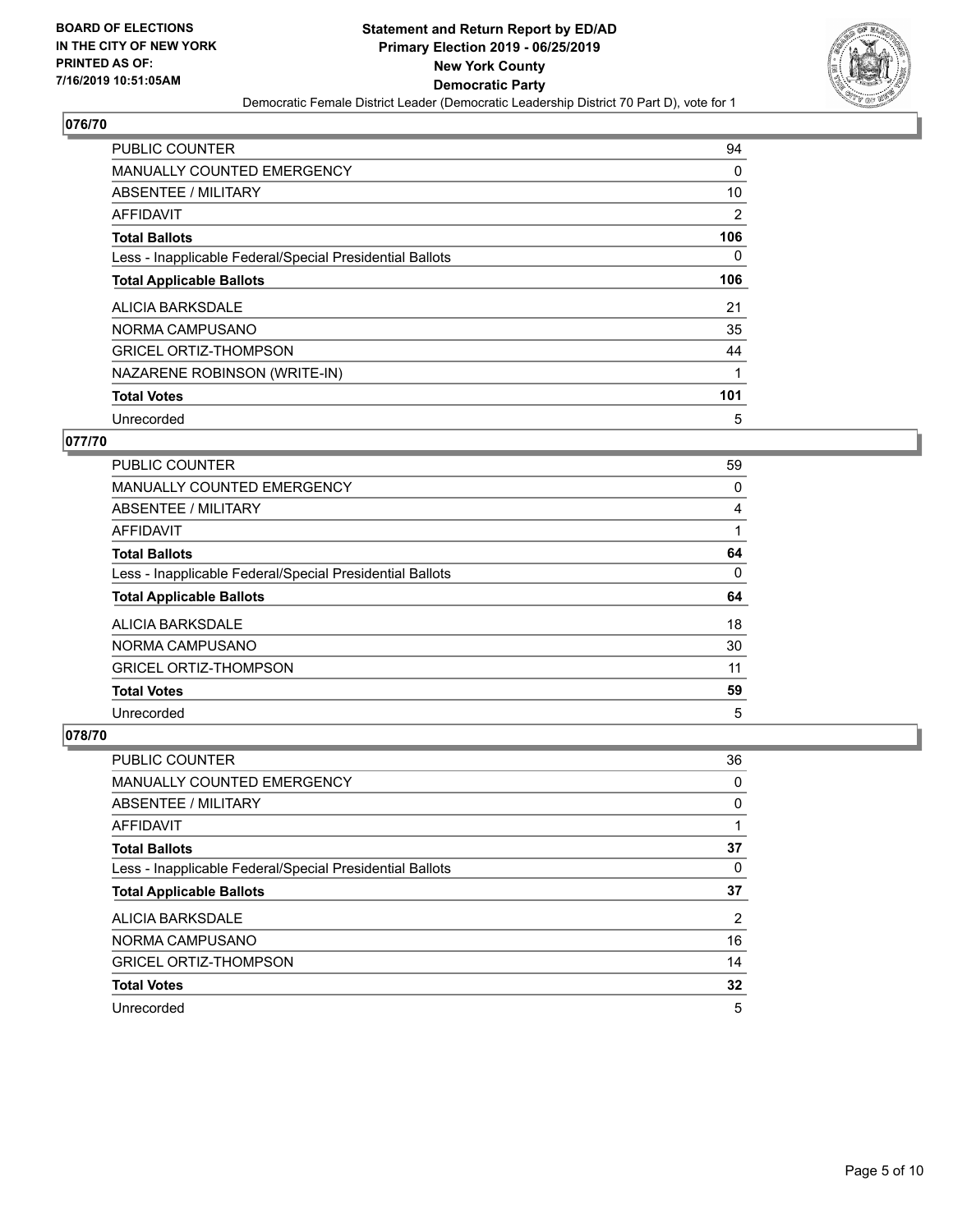

| <b>PUBLIC COUNTER</b>                                    | 40             |
|----------------------------------------------------------|----------------|
| MANUALLY COUNTED EMERGENCY                               | 0              |
| ABSENTEE / MILITARY                                      | 2              |
| AFFIDAVIT                                                | 1              |
| <b>Total Ballots</b>                                     | 43             |
| Less - Inapplicable Federal/Special Presidential Ballots | $\Omega$       |
| <b>Total Applicable Ballots</b>                          | 43             |
| ALICIA BARKSDALE                                         | 6              |
| NORMA CAMPUSANO                                          | 24             |
| <b>GRICEL ORTIZ-THOMPSON</b>                             | 10             |
| UNCOUNTED WRITE-IN PER STATUTE (WRITE-IN)                |                |
| <b>Total Votes</b>                                       | 41             |
| Unrecorded                                               | $\overline{2}$ |

## **080/70**

| PUBLIC COUNTER                                           | 53 |
|----------------------------------------------------------|----|
| <b>MANUALLY COUNTED EMERGENCY</b>                        | 0  |
| ABSENTEE / MILITARY                                      | 0  |
| AFFIDAVIT                                                | 3  |
| <b>Total Ballots</b>                                     | 56 |
| Less - Inapplicable Federal/Special Presidential Ballots | 0  |
|                                                          |    |
| <b>Total Applicable Ballots</b>                          | 56 |
| ALICIA BARKSDALE                                         |    |
| NORMA CAMPUSANO                                          | 41 |
| <b>GRICEL ORTIZ-THOMPSON</b>                             | 10 |
| <b>Total Votes</b>                                       | 52 |

| <b>PUBLIC COUNTER</b>                                    | 37       |
|----------------------------------------------------------|----------|
| <b>MANUALLY COUNTED EMERGENCY</b>                        | 0        |
| ABSENTEE / MILITARY                                      |          |
| AFFIDAVIT                                                | 2        |
| <b>Total Ballots</b>                                     | 40       |
| Less - Inapplicable Federal/Special Presidential Ballots | $\Omega$ |
|                                                          |          |
| <b>Total Applicable Ballots</b>                          | 40       |
| ALICIA BARKSDALE                                         | 6        |
| NORMA CAMPUSANO                                          | 23       |
| <b>GRICEL ORTIZ-THOMPSON</b>                             | 9        |
| <b>Total Votes</b>                                       | 38       |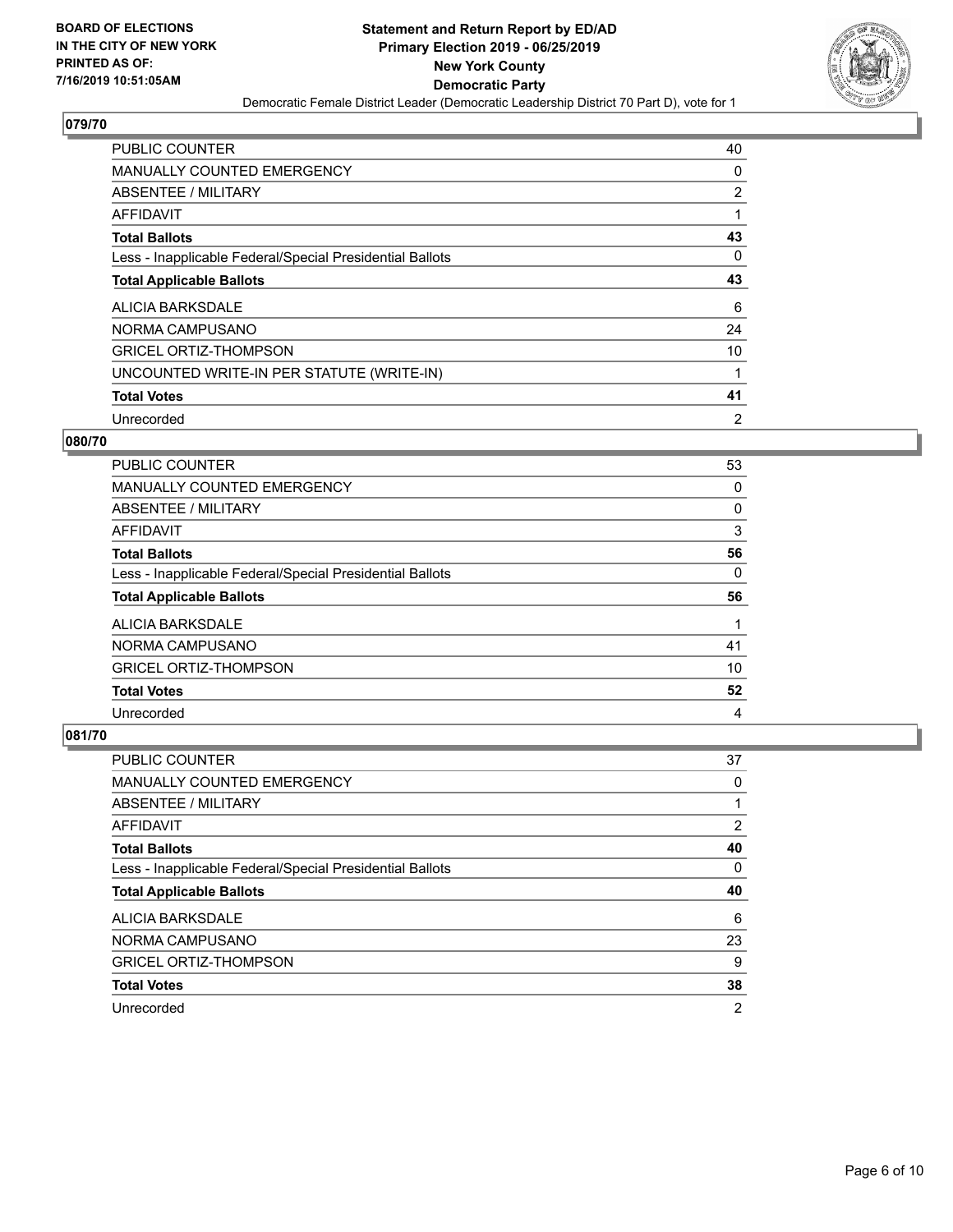

| PUBLIC COUNTER                                           | 29 |
|----------------------------------------------------------|----|
| <b>MANUALLY COUNTED EMERGENCY</b>                        | 0  |
| ABSENTEE / MILITARY                                      |    |
| AFFIDAVIT                                                | 0  |
| <b>Total Ballots</b>                                     | 30 |
| Less - Inapplicable Federal/Special Presidential Ballots | 0  |
| <b>Total Applicable Ballots</b>                          | 30 |
| ALICIA BARKSDALE                                         |    |
| NORMA CAMPUSANO                                          | 22 |
| <b>GRICEL ORTIZ-THOMPSON</b>                             |    |
| <b>Total Votes</b>                                       | 30 |

## **083/70**

| PUBLIC COUNTER                                           | 47       |
|----------------------------------------------------------|----------|
| MANUALLY COUNTED EMERGENCY                               | 0        |
| ABSENTEE / MILITARY                                      | 3        |
| AFFIDAVIT                                                | $\Omega$ |
| <b>Total Ballots</b>                                     | 50       |
| Less - Inapplicable Federal/Special Presidential Ballots | $\Omega$ |
| <b>Total Applicable Ballots</b>                          | 50       |
| ALICIA BARKSDALE                                         | 10       |
| NORMA CAMPUSANO                                          | 20       |
| <b>GRICEL ORTIZ-THOMPSON</b>                             | 20       |
| <b>Total Votes</b>                                       | 50       |
|                                                          |          |

| <b>PUBLIC COUNTER</b>                                    | 46             |
|----------------------------------------------------------|----------------|
| <b>MANUALLY COUNTED EMERGENCY</b>                        | 0              |
| ABSENTEE / MILITARY                                      |                |
| AFFIDAVIT                                                | 0              |
| <b>Total Ballots</b>                                     | 47             |
| Less - Inapplicable Federal/Special Presidential Ballots | 0              |
| <b>Total Applicable Ballots</b>                          | 47             |
| <b>ALICIA BARKSDALE</b>                                  |                |
| NORMA CAMPUSANO                                          | 27             |
| <b>GRICEL ORTIZ-THOMPSON</b>                             | 17             |
| <b>Total Votes</b>                                       | 45             |
| Unrecorded                                               | $\overline{2}$ |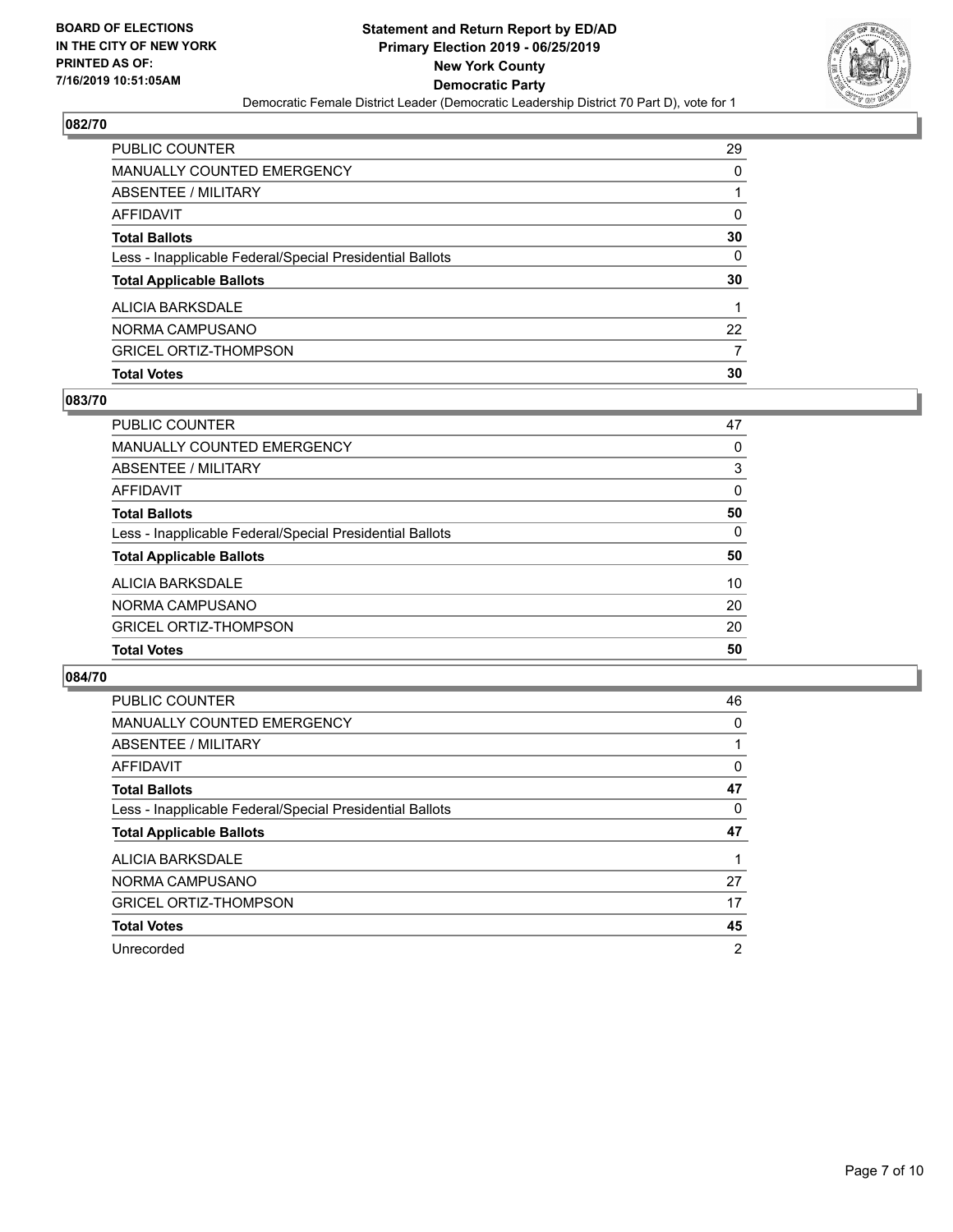

| <b>PUBLIC COUNTER</b>                                    | 186 |
|----------------------------------------------------------|-----|
| <b>MANUALLY COUNTED EMERGENCY</b>                        | 0   |
| ABSENTEE / MILITARY                                      | 2   |
| AFFIDAVIT                                                | 3   |
| <b>Total Ballots</b>                                     | 191 |
| Less - Inapplicable Federal/Special Presidential Ballots | 0   |
|                                                          |     |
| <b>Total Applicable Ballots</b>                          | 191 |
| ALICIA BARKSDALE                                         | 47  |
| NORMA CAMPUSANO                                          | 72  |
| <b>GRICEL ORTIZ-THOMPSON</b>                             | 48  |
| <b>Total Votes</b>                                       | 167 |

#### **090/70**

| <b>PUBLIC COUNTER</b>                                    | 24 |
|----------------------------------------------------------|----|
| <b>MANUALLY COUNTED EMERGENCY</b>                        | 0  |
| ABSENTEE / MILITARY                                      | 3  |
| <b>AFFIDAVIT</b>                                         | 0  |
| <b>Total Ballots</b>                                     | 27 |
| Less - Inapplicable Federal/Special Presidential Ballots | 0  |
| <b>Total Applicable Ballots</b>                          | 27 |
| ALICIA BARKSDALE                                         | 4  |
| NORMA CAMPUSANO                                          | 3  |
| <b>GRICEL ORTIZ-THOMPSON</b>                             | 17 |
| <b>Total Votes</b>                                       | 24 |
| Unrecorded                                               | 3  |

| <b>PUBLIC COUNTER</b>                                    | 35             |
|----------------------------------------------------------|----------------|
| <b>MANUALLY COUNTED EMERGENCY</b>                        | $\Omega$       |
| ABSENTEE / MILITARY                                      |                |
| AFFIDAVIT                                                | $\overline{2}$ |
| <b>Total Ballots</b>                                     | 38             |
| Less - Inapplicable Federal/Special Presidential Ballots | $\Omega$       |
| <b>Total Applicable Ballots</b>                          | 38             |
| ALICIA BARKSDALE                                         | 5              |
| NORMA CAMPUSANO                                          | 20             |
| <b>GRICEL ORTIZ-THOMPSON</b>                             | 11             |
| <b>Total Votes</b>                                       | 36             |
| Unrecorded                                               | 2              |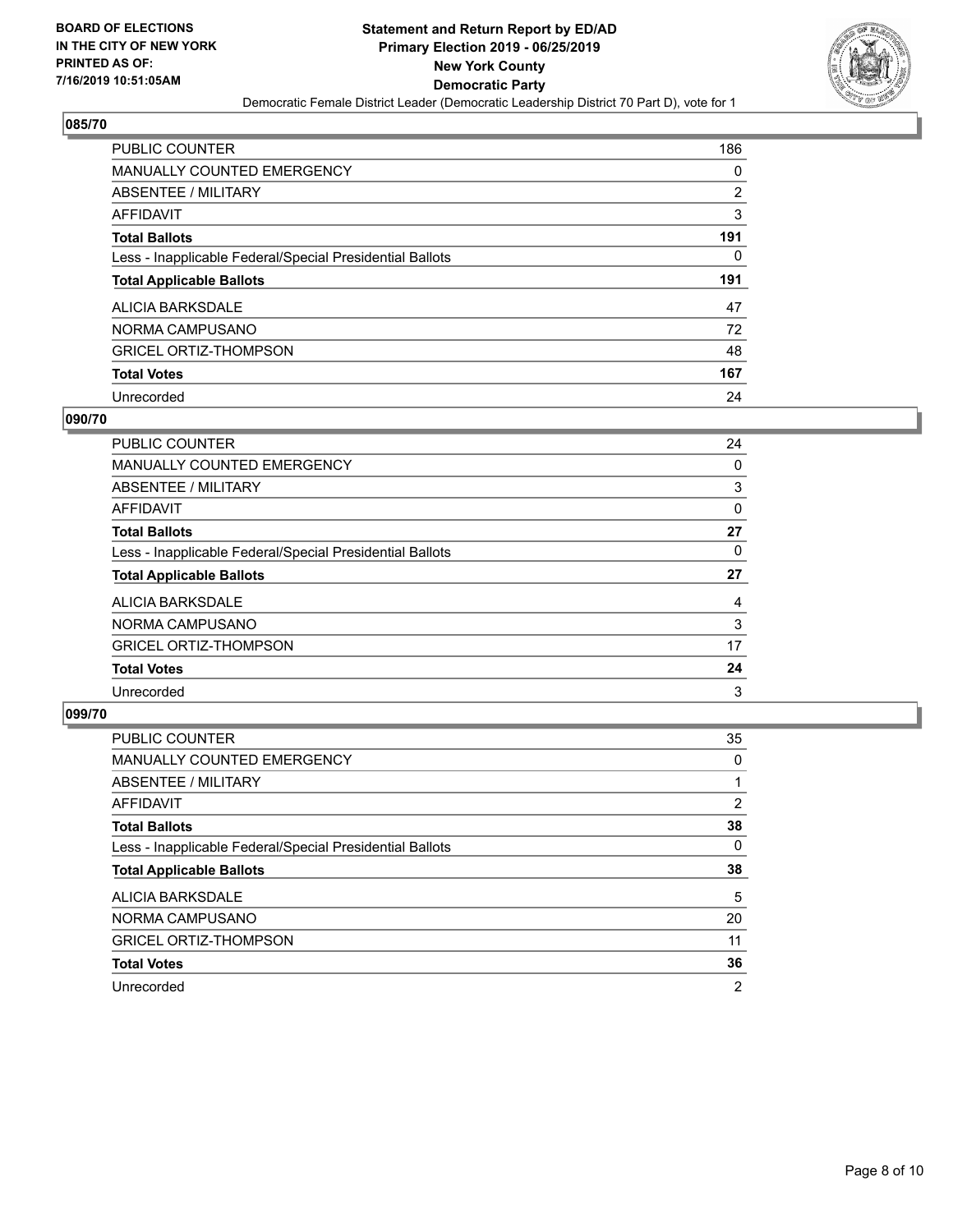

| PUBLIC COUNTER                                           | 18 |
|----------------------------------------------------------|----|
| <b>MANUALLY COUNTED EMERGENCY</b>                        | 0  |
| ABSENTEE / MILITARY                                      | 0  |
| AFFIDAVIT                                                | 0  |
| <b>Total Ballots</b>                                     | 18 |
| Less - Inapplicable Federal/Special Presidential Ballots | 0  |
| <b>Total Applicable Ballots</b>                          | 18 |
| ALICIA BARKSDALE                                         | 6  |
| NORMA CAMPUSANO                                          | 6  |
| <b>GRICEL ORTIZ-THOMPSON</b>                             | 6  |
| <b>Total Votes</b>                                       | 18 |